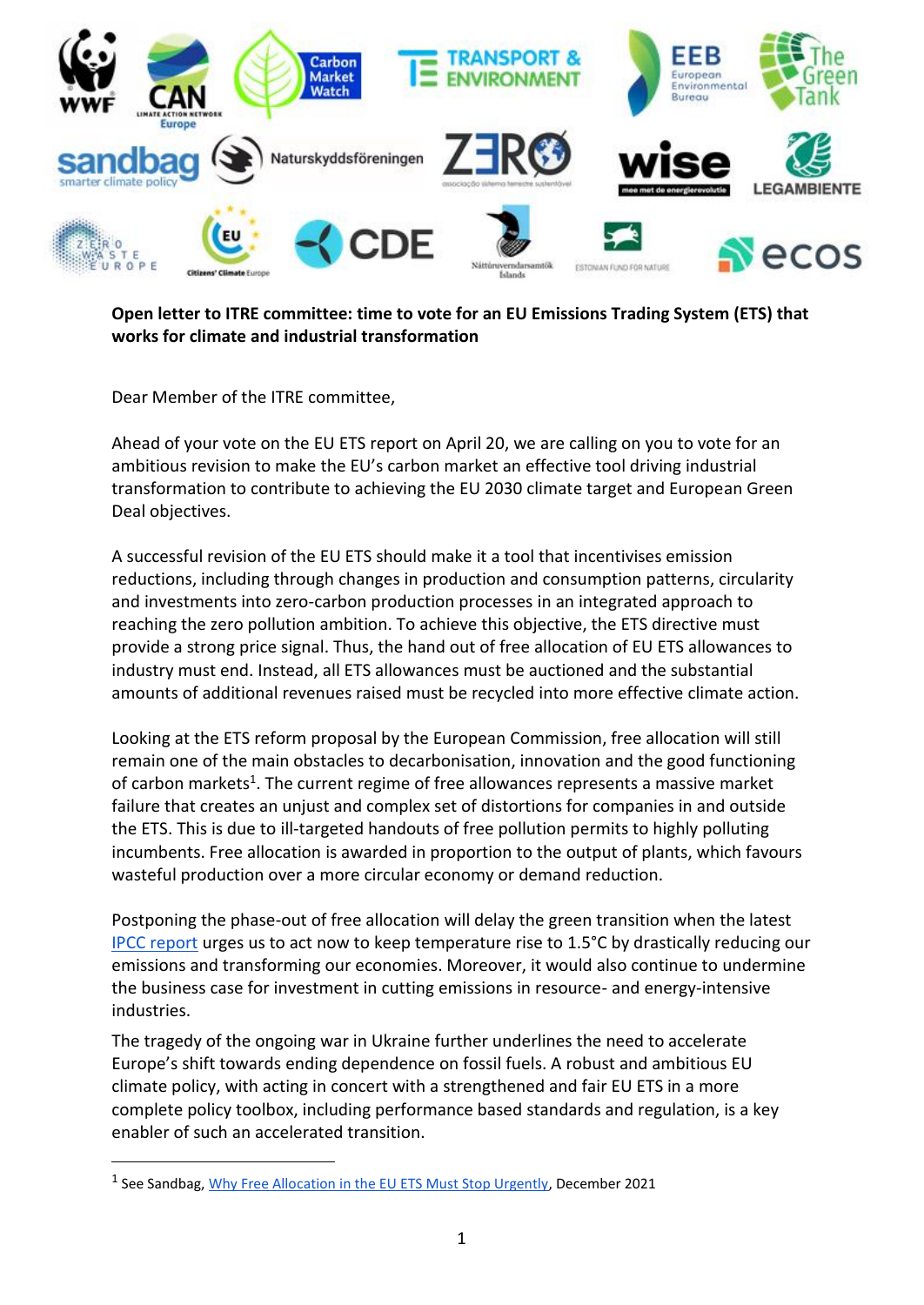We therefore call on you to vote in favour of an ambitious ETS that works for the climate while future-proofing industry and which is fully aligned to the wider zero pollution ambition. As a member of the ITRE Committee we would expect you to send a strong political signal by supporting the following:

#### **Phase out free allocation of ETS allowances as soon as possible**

Free allowances are an ineffective and wasteful use of public resources, and continue to undermine the business case for greenhouse gas reductions. They represent a massive market failure that creates no incentive for EU industry and aviation sectors to reduce emissions, and would, if copied in the shipping sector, undermine the maritime ETS. Emissions from industrial installations like steel, cement and basic chemicals have stagnated since 2013<sup>2</sup>, with the [European Court of Auditors'](https://www.eca.europa.eu/Lists/ECADocuments/SR20_18/SR_EU-ETS_EN.pdf) confirming that free allocation of allowances has slowed down industrial decarbonisation efforts. Free allowances have also generated enormous windfall profits [\(EUR 50 billion\)](https://carbonmarketwatch.org/publications/the-phantom-leakage/) between 2013 and 2019 to resource- and energy-intensive industries, with almost no emission reductions in return.

# **Reinvest additional auctioned EU ETS allowances to support the green transition and address investment gaps**

Start financing the green transition. Auctioning of free permits will generate substantial additional revenues. In 2021 alone, the ETS Modernisation and Innovation funds received 69 million and 40 million allowances respectively, while free allocation cost 676 million allowances.<sup>3</sup> Moving towards full auctioning can help redirect these foregone revenues to more effective action and turn them into investments urgently needed to spur efficiency and innovation and provide for a socially just transformation. Driving industry to build up viable alternatives to their current carbon-intensive activities and processes not only addresses and reduces industry's environmental impact of its core activities, but also provides a competitive incentive and reward to those who decarbonise most effectively. Thus, it would support industrial decarbonisation much more efficiently than ill-targeted free allowances in the last decades - provided that green conditions are attached to funded activities such as the exclusion of fossil fuel investments like 'grey' or 'blue' hydrogen.

## **No free allocation to sectors covered by CBAM, and no Carbon Leakage Protection Reserve**

As a climate policy tool aimed at incentivising emission reductions within the EU and globally, the Carbon Border Adjustment Mechanism (CBAM) must only be implemented as an alternative to current carbon leakage protection measures for the sectors it covers. In the Commission's own impact assessment accompanying the CBAM Regulation proposal, the option in which free allowances are removed with the introduction of a CBAM results in 15% additional emissions reductions in the target sectors compared to the baseline scenario. Moreover, the impact on carbon leakage in the CBAM sectors is

-

<sup>&</sup>lt;sup>2</sup> See Carbon Market Watch Policy Brief[: The Phantom Leakage,](https://carbonmarketwatch.org/wp-content/uploads/2021/06/Phantom_leakage_WEB.pdf) page 9.

<sup>&</sup>lt;sup>3</sup> See WWF EPO report[: Fit for 2030: Making EU ETS revenues work for People and Climate,](https://wwfeu.awsassets.panda.org/downloads/making_eu_ets_revenues_work_for_people_and_climate_summary_report_june_2021__2_.pdf) page 3.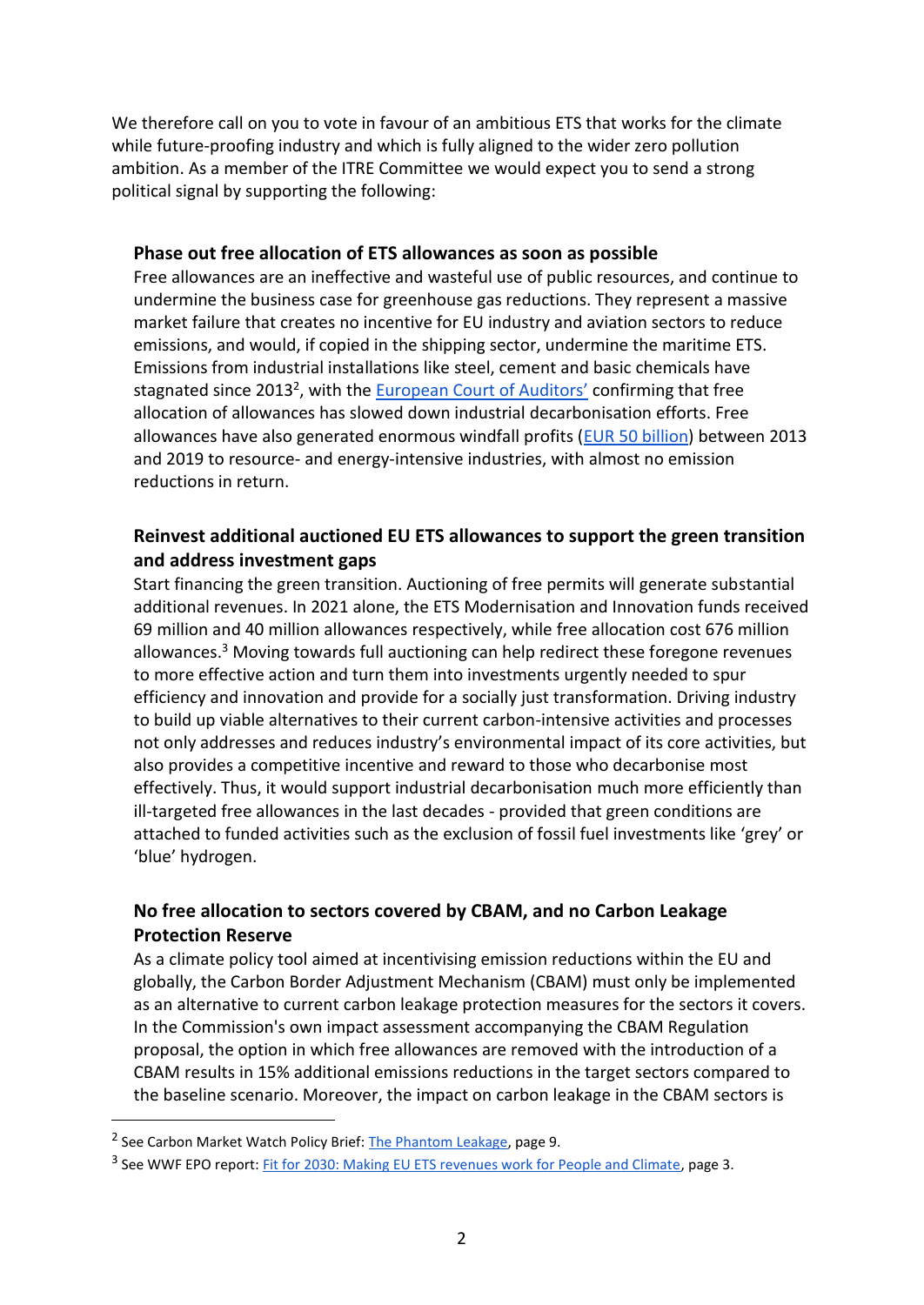largely negative, meaning that it would lead to a net global reduction in emissions. The proposal to establish a Carbon Leakage Protection Reserve - which would hold those free allowances resulting from the implementation of the CBAM for two years instead of using them to finance climate action, for example by channelling them directly into the Innovation Fund, would seriously compromise the needed transformation of EU industries. It would also damage the credibility of the CBAM as well as undermine the EU's reputation and integrity with international trading partners. We therefore urge you to reject the creation of such a Reserve.

## **Support strengthened benchmarks and earlier revision until free allowances are fully phased out**

The EC impact assessment accompanying the EC ETS proposal demonstrates that the potential for emission reductions in ETS sectors is much higher than the proposed 0.2% a year. The minimum annual reduction rate of the benchmarks should therefore be set at 1%. Moreover, the review of the benchmarks must be done much earlier than in 2026. The ETS benchmarks already represent what is achieved by "the 10% most efficient" installations under commercially viable conditions. Scope and system boundaries of the product benchmarks should be based on the 'one product/service - one benchmark" principle and account for the circular use potential of materials and not differentiate by feedstock or type of process.

### **Create a comprehensive and holistic policy framework**

-

Better and effective carbon pricing is only part of the solution to achieve the industrial transformation towards climate neutrality in the next decades. It needs to be embedded in a comprehensive industrial regulatory framework that incentivises circular solutions and attracts the investments for clean production techniques. These are necessary to ensure a long-term low-carbon future for the industrial sector in Europe, securing jobs throughout the industrial value chain and benefits for the whole economy. There is increasing consensus over what such a policy package should look like, as is evident from a steady drumbeat of reports released in recent years<sup>4</sup>. This includes, but is not limited to, the adoption and mandatory uptake of ambitious pollution performance standards (such as based on Best Available Techniques), green product requirements or requirements for embedded emissions, strengthening green public procurement and supporting access to low-carbon feedstocks and infrastructure. Alternatives to free allocation should be considered systematically, e.g. through product requirements or accelerated CBAM, aiming to leave free allocation only to exceptional cases rather than the default option, as well as through performance based requirements.

We urge you to stay firm on your determination to accelerate the just transformation of the European economy towards climate neutrality and to achieving the EU's climate targets and international commitments under the Paris Agreement.

<sup>&</sup>lt;sup>4</sup> See for example: Agora Energiewende (2021), A Clean Industry Package for the EU; Material Economics (2019), Industrial Transformation 2050; Climate Strategies (2021), Closing the Green Deal for Industry; DIW (2021), Green Deal for Industry: A Clear Policy Framework Is More Important than Funding; Sartor & Lehne (2020), A Policy Vision for the EU Industrial Strategy.